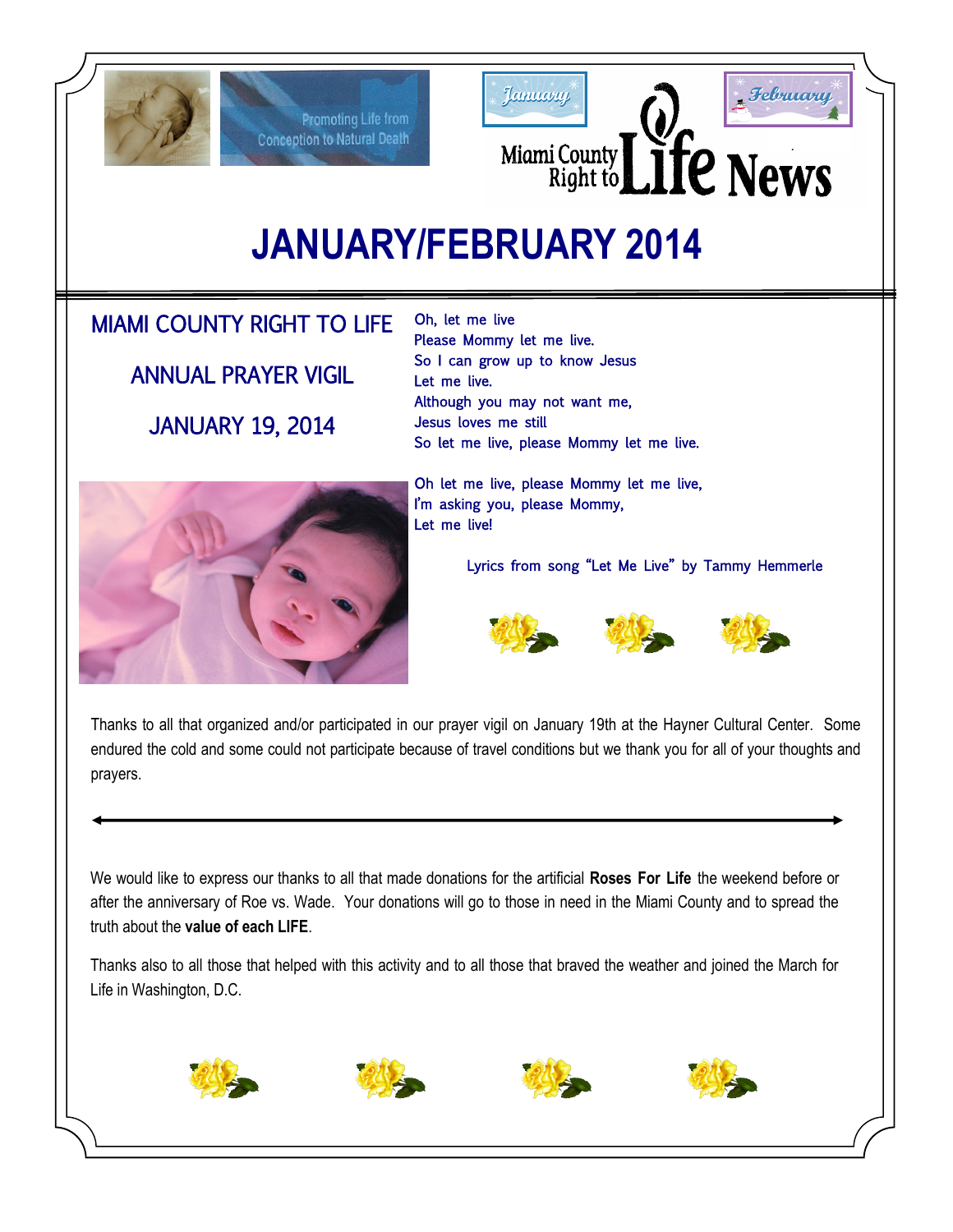### Page 2 January/February, 2014

**ABORTION FROM A SEVEN YEAR OLD'S PERSPECTIVE**

Weeks ago, my parents and my seven year old sister came to hear me speak during a pro-life rally in our area. Though my little sister may not understand the details about abortion, she knows that abortion kills a baby in its mommy's belly.

But during the rally, my sister heard something that she had never thought about before—abortion centers.

As her innocent mind processed the thought, she looked up and asked my mom, "is that where they kill the babies?" "Yes," my mom answered.

"Do they kill children there too?" my sister asked.

"No," my mom replied. "Just babies in their mom's bellies."

"But they don't kill children?" my sister asked again.

"No, it's against the law to kill children," my mom said.



My sister's question came from a logical conclusion. If babies aren't protected then children must not be either, because there is no significant difference between a baby and a child that would justify killing one and not the other.

It didn't make sense to her why some people are protected and valued in our society and others aren't. Human life can't both be valuable and not valuable. It either is or it isn't. That abortion's legal told her that human life isn't protected—and those who can't defend themselves are the most vulnerable. So, a child like herself could be killed, too.

Should there be a line that determines when humans have value? Some say it's at viability, others say when there's a heartbeat, and others say at birth. Some even argue that the ability to reason should be the dividing line, which would make killing infants ok, too.

My sister's question came from a logical conclusion. If babies aren't protected then children must not be either, because there is no significant difference between a baby and a child that would justify killing one and not the other.

These lines we draw are so arbitrary, meaningless. My seven year old sister gets that. Human beings are valuable because we are human beings. And it's as plain and simple as that. *Taken from lifenews.com, 2/10/14*

*Written by Micaiah Bilger*

## **CANADIAN 'BRAIN DEAD' WOMAN GIVES BIRTH TO HEALTHY SON**



"A Canadian father and husband is experiencing an impossible mix of emotions at the birth of his first child followed by the passing of his wife; she was declared 'brain dead' by doctors in December, after suffering a massive blood leak to her brain. Baby Iver Cohen Benson shot to international fame after his father, Dylan, requested that doctors keep his wife Robyn on life support to give his unborn son what he called 'a chance of survival,' was born Saturday, Feb. 8, 2014, at a Victoria hospital at 28 weeks gestation. Doctors told Benson that Iver's birth would be followed by his wife's death, since they would disconnect her from life support. Benson himself found it hard to believe that his wife was actually dead while his child continued to thrive inside her: 'She still looks so beautiful, and for the most part, she looks like she's sleeping; I miss her so much. I'm so proud of her for how strong she is holding up for Iver. I could not be more impressed with her strength, and I am so lucky to have known her." She will live on forever within Iver, and in my heart."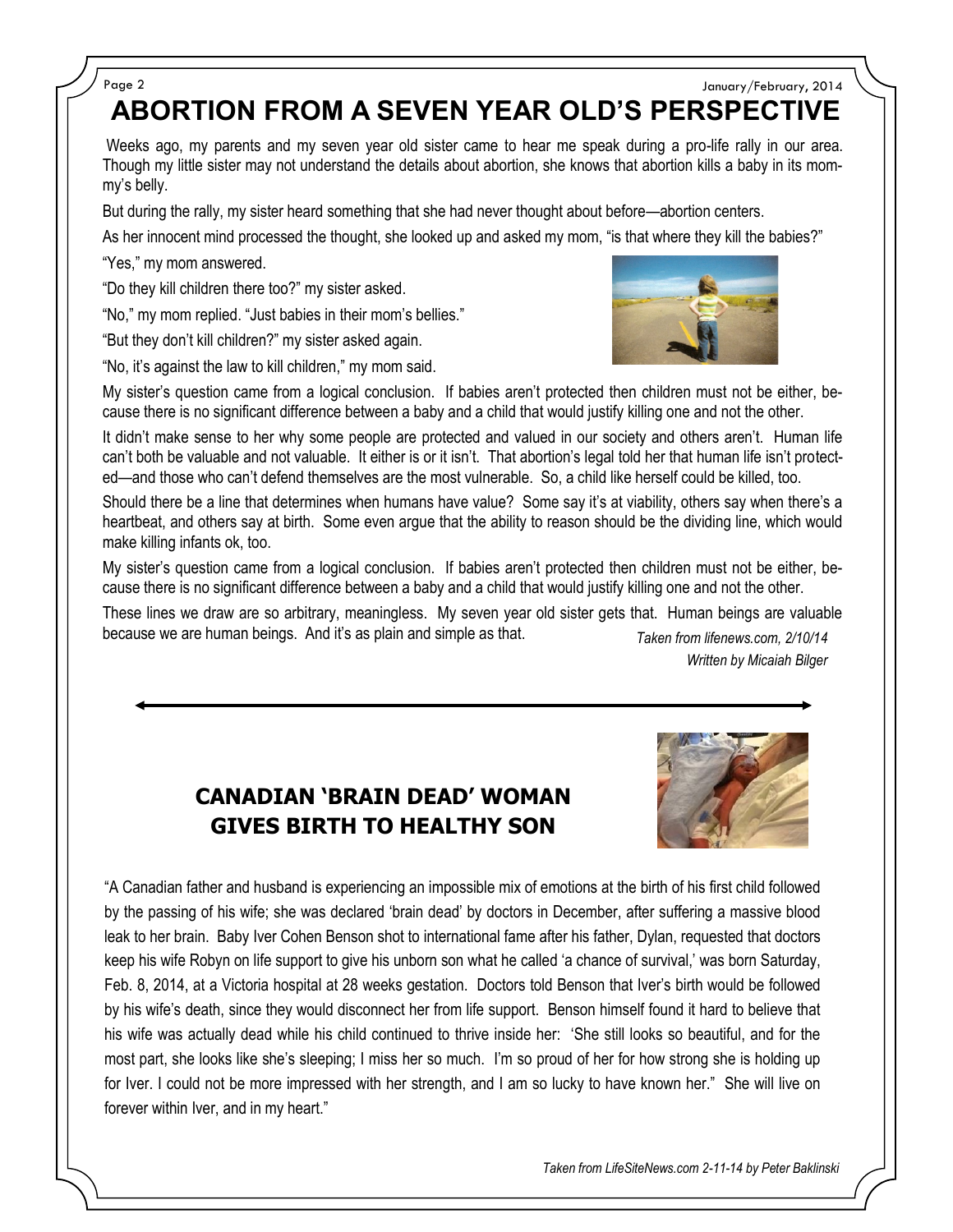Page 3 January/February, 2014

## M O M C H A N G E S H E R M I N D A B O U T A B O R T I O N A F T E R S E E I N G P R O - L I F E B I L L B O A R D

## *by Steven Ertelt | LifeNews.com | 2/6/14 4:16 PM*

Thousands of pro-life billboards dot the countryside in cities and towns across America and the pro-life groups that put them up often wonder if they make a different in changing hearts and minds — or in saving any unborn babies from abortion.

A news story out of Arkansas can help the pro-life movement take heart that their efforts are not in vain. A young mother saw a pro-life sign in North Little Rock and changed her mind about having an abortion.



## [From local news reports:](http://www.arkansasmatters.com/story/d/story/soon-to-be-mother-thankful-for-local-pro-life-orga/31157/LXuJiD7ypkajIcNeeyX4DQ)

[Every20seconds.org](http://www.every20seconds.org/) has purchased a board on Interstate 30 in North Little Rock. In addition to the call to action, the group also offers assistance to pregnant women.

"We show up at the abortion clinic each week here in Little Rock and we try to speak out in love and compassion," Childress said.

And it was that connection to others that changed a choice for a soon-to-be mom, who wishes to remain anonymous.

"I felt like it wasn't the right time for a baby, so my first instinct was to get an abortion," she said.

After meeting folks from 20seconds.org, she changed her mind.

"I have been so blessed, the Lord has been on my side this entire pregnancy, and I'm glad that I made the decision that I made," she said.

Now when she passes the billboard, she said she will have a unique reaction.

"I am part of that 1 percent, and when I pass that billboard, and when I see it, I say, 'Thank you Jesus,'" she said.

"If my people, who are called by my name, will humble themselves and pray and seek my face and turn from their wicked ways, then will I hear from heaven and will forgive their sin and will heal their land." (2 Chronicles 7:14)

# FORTY DAYS FOR LIFE

**WEDNESDAY, MARCH 5, 2014 THRU SUNDAY, APRIL 13, 2014**

**WOMEN'S MEDICAL CENTER 1401 E. STROOP RD, KETTERING, OHIO**

### **PROVEN RESULTS!**

- **522 cities**
- **21 countries**
- **8,245 lives saved**
- **88 workers quit**
- **44 clinics closed**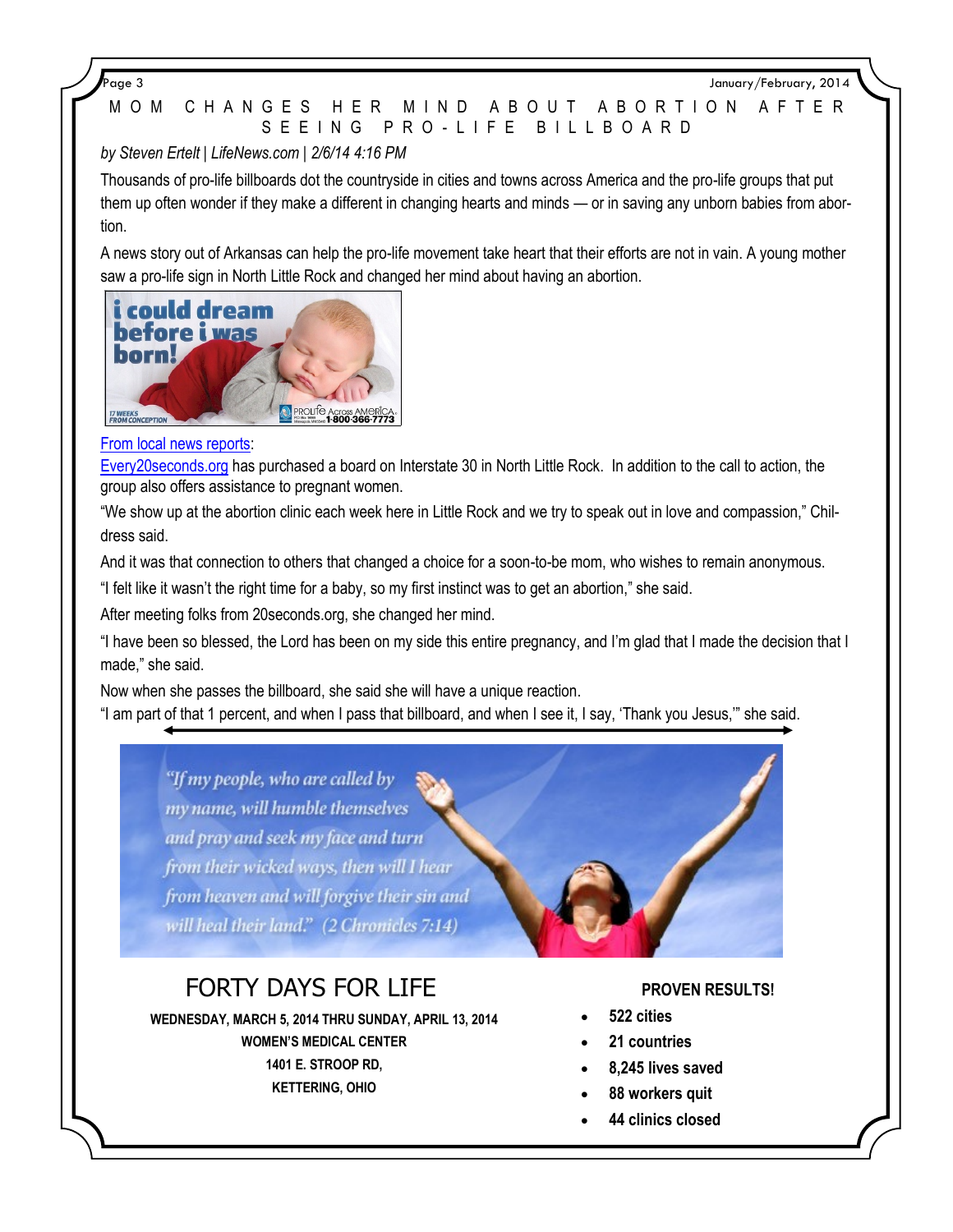# **PLANNED PARENTHOOD TO PAY \$2 MILLION IN WRONGFUL DEATH OF TONYA REAVES**

*Chicago, February 7, 2014* Planned Parenthood has agreed to pay \$2 million to the family of Tonya Reaves, a 24-year old woman who died of a botched abortion in July, 2012.

Under the terms of the agreement, three plaintiffs—Planned Parenthood of Illinois, Northwestern Hospital, and Northwestern Medical Faculty Foundation—must pay \$2 million to the next of kin, her son Alvin Jones III. He was just one year old at the time of his mother's death. "All sums set forth herein constitute damages on account of personal injuries and sickness," the settlement states.

When the abortionist and staff at the Loop Health Center Planned Parenthood facility, located at 18 South Michigan Avenue, could not stop or control her bleeding, it was clear something had gone terribly wrong. Reaves lay on the table, writhing and bleeding for 5 1/2 hours before staff arranged to have her transported to Northwestern Memorial Hospital.

Rather than call 911, they had Reaves transported by ambulance at 4:30 p.m. There is no evidence they informed Northwestern medical staff of the cause of her bleeding. When she arrived at the hospital, the doctors found she had as much as a liter of blood in her abdominal cavity. An ultrasound found that the abortion had not been complete and that the uterus had been perforated. A second abortion was performed at the hospital to remove the remains of the child. The doctors performed an emergency hysterectomy in a desperate attempt to save her life, but Reaves died.

*Taken from lifesitenews.com, by Ben Johnson, 2-7-14*

| Baby clothes-bags       | 81  | Maternity clothes<br>-items | 17             |
|-------------------------|-----|-----------------------------|----------------|
| <b>Blankets</b>         |     | <b>Mattresses</b>           |                |
| <b>Books</b>            | 18  |                             |                |
| Car seats               | 3   | Misc. items                 | 30             |
| Christmas toys          | 244 | New clients                 |                |
| Clients                 | 131 | Pack and Play               | $\overline{1}$ |
| <b>Married Clients</b>  |     |                             |                |
| <b>New Clients</b>      | 11  |                             |                |
| <b>Pregnant Clients</b> |     |                             |                |
| Cribs                   |     | <b>Pregnancy Tests</b>      | 1              |
| Diapers (packs)         | 158 | <b>Strollers</b>            |                |
| Food (jars/boxes)       | 47  | Swings                      | 1              |
| Formula (cans)          | 21  | <b>Toddler beds</b>         |                |
| Gift bags               | 15  | Toys                        | 41             |
| Gifts                   |     | Walkers                     | $\overline{2}$ |
| High chairs             |     |                             |                |

**DECEMBER, 2013**

# **JANUARY, 2014**

| Baby clothes-bags       | 96             | Maternity clothes-<br>items | 4              |
|-------------------------|----------------|-----------------------------|----------------|
| <b>Blankets</b>         | 23             | <b>Mattresses</b>           | $\overline{2}$ |
| <b>Books</b>            | 24             |                             |                |
| Car seats               |                | Misc. items                 | 38             |
| Christmas toys          |                | Pack and Play               | 1              |
| Clients                 | 128            | <b>Pregnancy Tests</b>      |                |
| <b>Married Clients</b>  |                |                             |                |
| <b>New Clients</b>      | 14             |                             |                |
| <b>Pregnant Clients</b> |                |                             |                |
| Cribs                   | $\overline{2}$ | <b>Strollers</b>            |                |
| Diapers (packs)         | 153            | Swings                      |                |
| Food (jars/boxes)       | 91             | <b>Toddler beds</b>         |                |
| Formula (cans)          | 40             | Toys                        | 37             |
| Gift bags               | 9              | Walkers                     |                |
| Gifts                   |                |                             |                |
| High chairs             | 3              |                             |                |